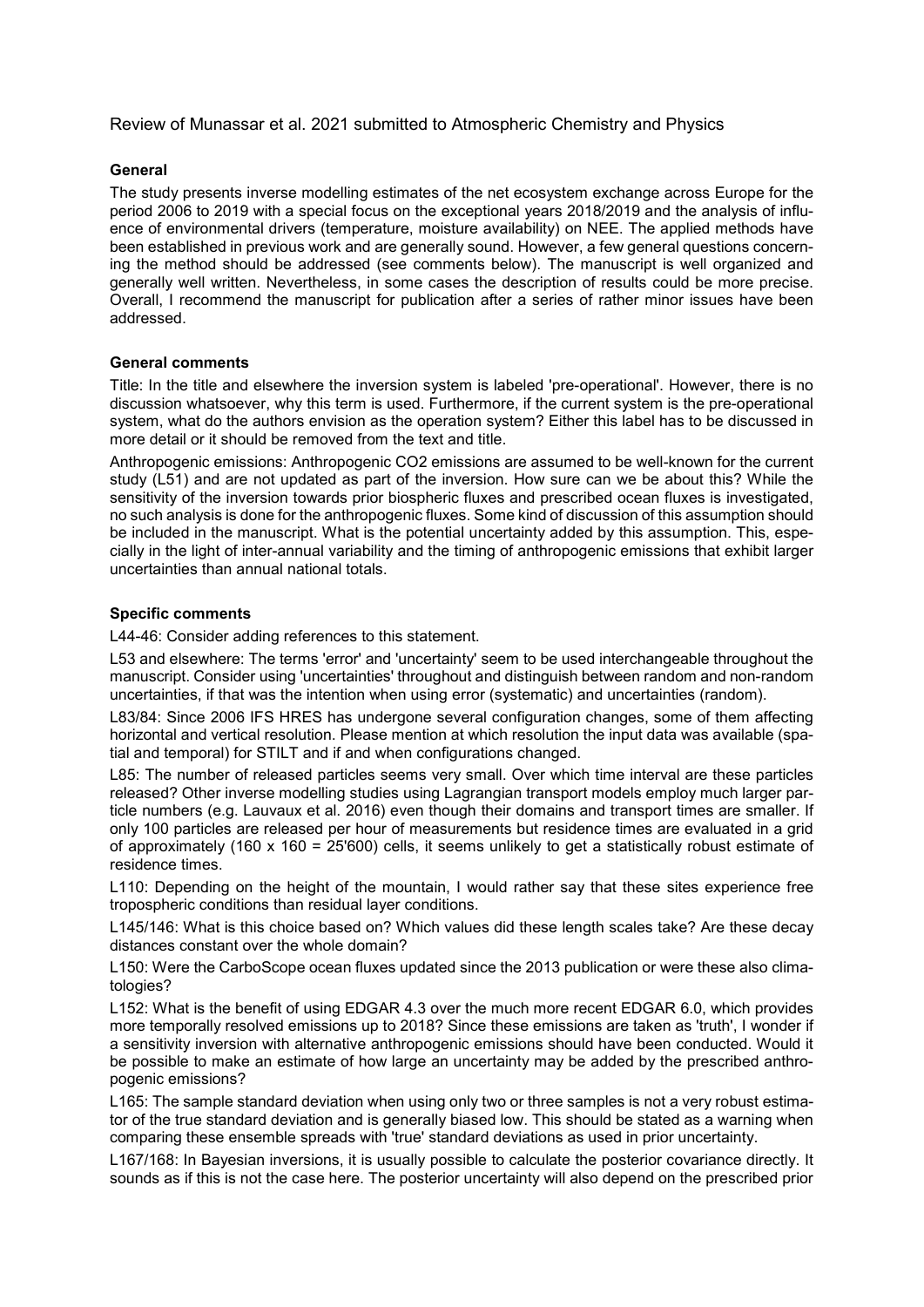uncertainty. Here, it seems that the prior uncertainty is not considered but only the data-mismatch uncertainty is used. Please clarify.

Section 3.1: Results in this section only span the period 2006-2018 and exclude 2019. Although, this is correctly listed in Table 2, this limitation is not mentioned in the text and the title of the manuscript suggests that results would include 2019. Please clarify in more detail that different periods are used and why.

Section 3.1: Results in this section are only presented for Central, Northern and all of Europe. It would be interesting to see the results for the other regions as well. Could similar figures as Fig 3 and 5 also be provided for the other regions as part of a supplement? Especially since there are some references in the text to other regions (e.g. L191).

Table 3: Provide results for all of Europe. How is it possible that spread reduction is 95.1 % across all of Europe if Central Europe has a spread reduction of 96% and all other regions will have considerable less reduction? Without seeing the results for all European regions, the discussion remains unsatisfactory.

L216: This is already discussed in L195, where a reference to table 3 (with the same numbers) is given. Please consolidate.

Figure 7, L242-247: How is it possible that the innovation over south-eastern Europe is almost as large as in Central Europe even though there are no observations in this area (B0, B1)? Should the posterior in that case not stay very close to the prior?

L249: This sounds as if a different inversion system as compared to the previous section was used. Please clarify.

L250: It is the same starting time as in the previous section. Only the additional year 2019 seems different.

L259: 'Seasonal NEE': Did you mean summer? Otherwise, the described years with positive anomalies don't make sense.

L274/275: The biospheric signal is generally weak in winter (as predicted by the biosphere parameterisations). The IAV seen in the posterior may also be attributable to IAV in fossil fuel emissions that are not well represented in the used inventory. Please comment.

L283: Why was this temperature dataset selected over ERA-5, which was used to drive the FLUXCOM estimates?

L288/289: I do not see this at all. The summer anomalies in earlier years (2007, 2010, 2012) were much more dramatic. Even if we discard these because of the poorer data coverage (but why show them then in the figure?), summer 2018 does not seem too exceptional. Wouldn't it make more sense to discuss the growing season as a whole instead of summer and spring separately? Spring 2018 and 2019 look more exceptional to me than the summer months. Or limit the discussion to the whole year as is done below.

L312: Could this also be driven by a generally earlier start of the growing season (not just in evergreens) already towards the end of February? Especially in southern Europe many crops start developing around that time already. Finally, this may once again be a misattribution of anthropogenic emissions. Warmer winters mean less anthropogenic emissions, if these are not considered correctly or fully the "missing" CO2 may be attributed to biospheric uptake!

L321: 'identical observations'. Do you mean an identical set of observation sites? Otherwise, this could be misunderstood in the sense that identical observations were repeatedly used each year.

L321: Why are none of the German ICOS sites used here? Were they not available in 2018 and 2019? Why restrict to only 16 sites when trying to analyse the spatial differences?

L329-331: This is not correct. Over the UK we can see basically no temperature anomaly in summer 2019, a positive SPEI anomaly but still largely increased posterior NEE. Please be more precise in the description.

L400: Most of western and central Europe do not experience any lasting snow cover anymore! Periods with snow cover are mostly limited to a few days. Colder winters also don't necessarily mean more snow as cold periods in central Europe are usually connected to easterly advection in high pressure systems with little precipitation. Overall, this 'theory' would need to be evaluated with additional datasets (snow cover, soil temperatures, etc.).

Figure 11: Why exclude fall here?